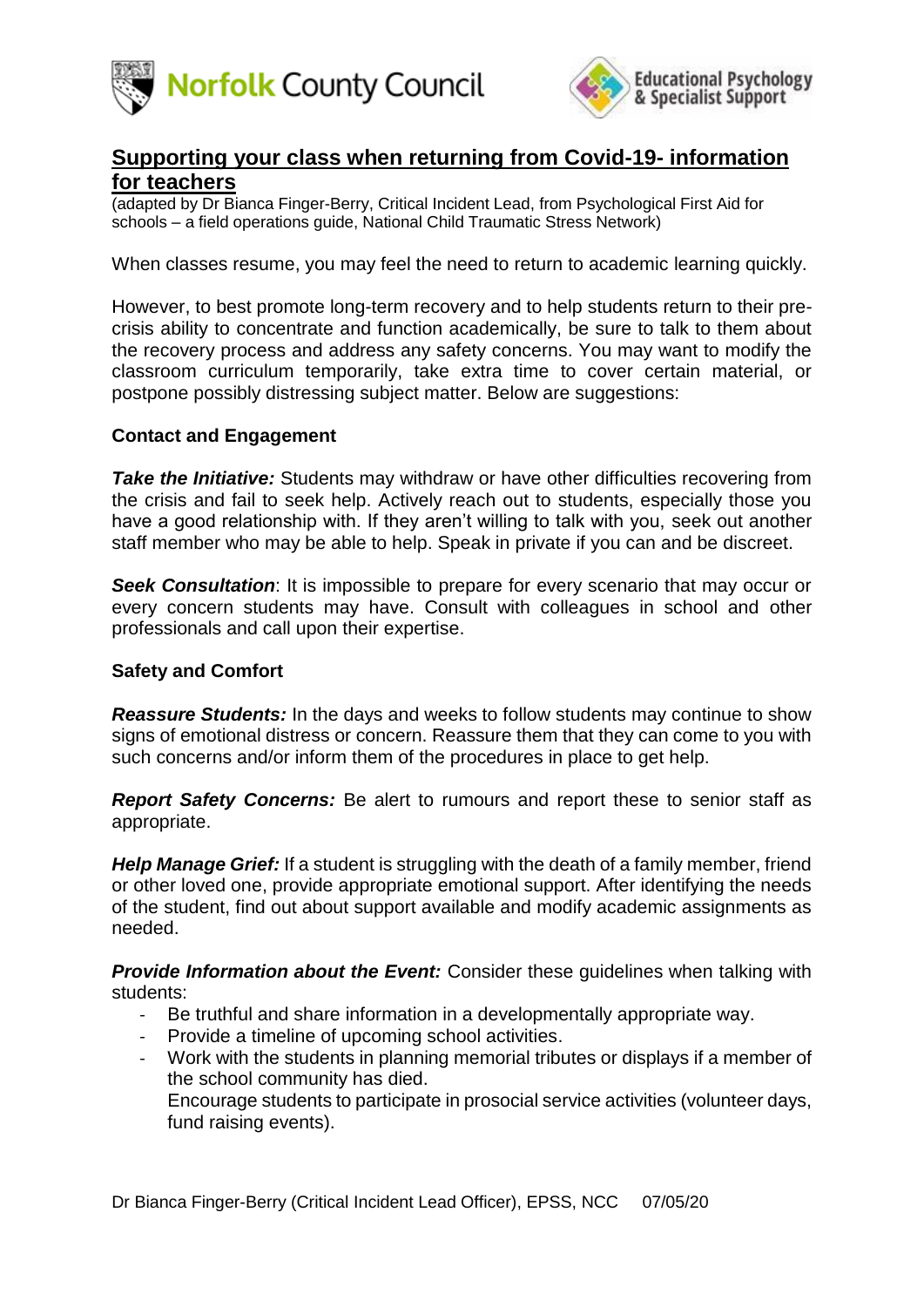



## **Stabilization**

*Stabilize the School Environment:* Calmly convey to your students that the staff and leadership team are continuing to monitor the situation and will attempt to address any concerns they might have. Students are often anxious when facing trauma-related chaos, changes, and transitions. Providing them with a calm, supportive environment with clear rules and expectations will help them regain a sense of security and normality.

*Identify Possible Reminders:* Take steps, to the extent possible, to eliminate potential reminders in your classroom that may cause distress. If a student does become reactive, calmly provide emotional support or refer him/her to the school support system.

#### **Information Gathering**

*Know Common Signs of Distress:* Watch and listen for any students who show signs of distress or changes in behaviour and refer them to the appropriate professionals. Signs of distress vary by age and developmental level and can include: • Poor control of emotions

- Anger and moodiness
- Frustration and anxiety
- Social withdrawal
- Change in academic performance or in attendance
- Trouble with concentration, memory, cognition, and organization
- Physical symptoms like headaches and stomachs
- Risk-taking, unpredictable, and/or impulsive behaviour
- Intense reactions to reminders of the event

*Identify Students Needing Services:* If you see changes in a student, ask directly how he/she is doing. Many students will not tell someone they are having difficulty until they are directly asked. Also ask the student if he/she knows of any classmates who may need help. They are often aware of changes in their peers.

#### **Practical Assistance**

*Identify Students with Resource Needs:* Help to identify students' needs, such as school supplies, or uniforms.

*Help Families:* You may be able to help students' families with their needs and concerns by directing them to appropriate support staff and resources. Reassure them of the steps the school is taking to promote recovery. Use a part of staff meetings to discuss some of these needs and concerns so that the leadership team can problemsolve ways how to address them (e.g., identify additional community resources, use of donation funds).